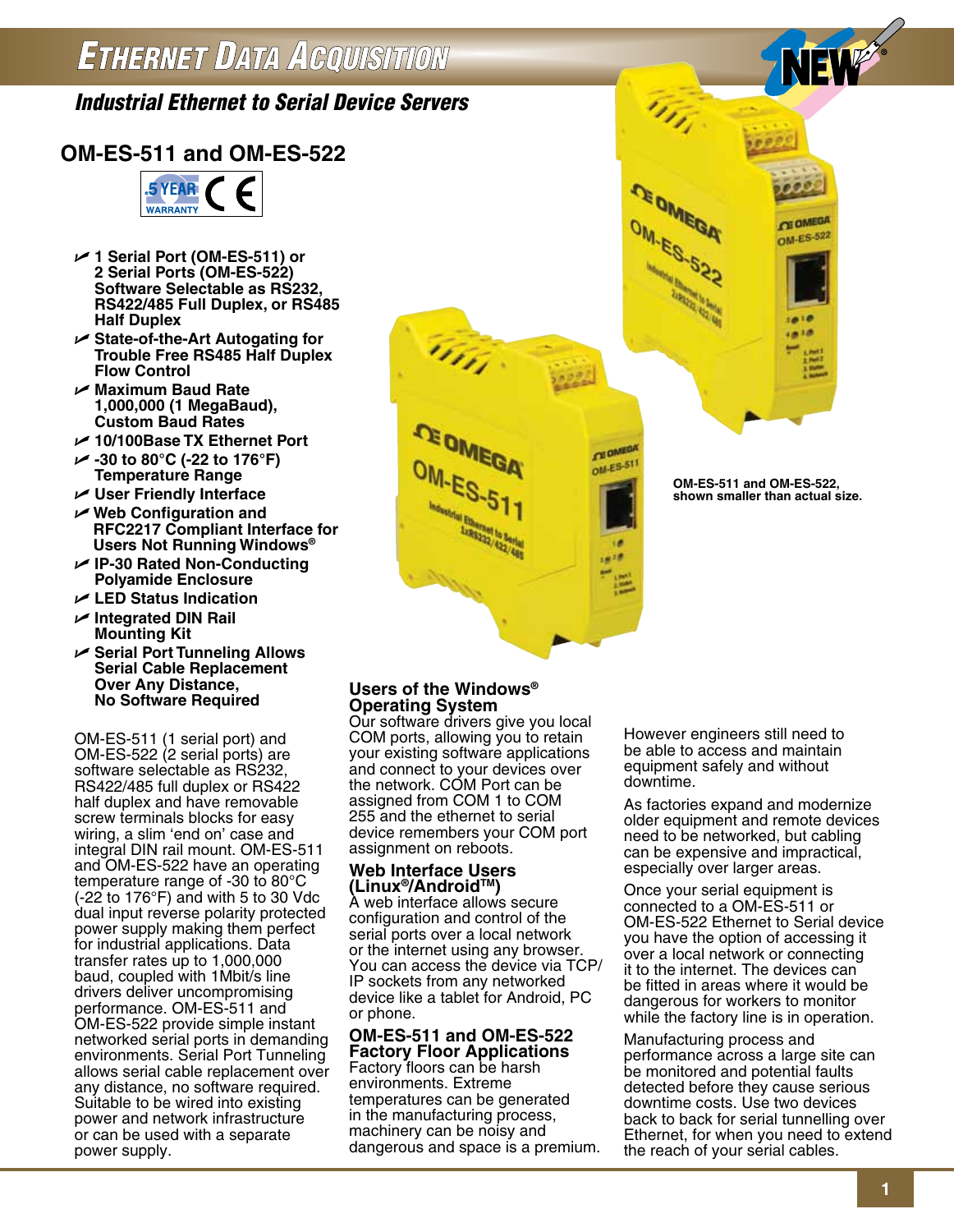

# **ETHERNET DATA ACQUISITION**

**OM-ES-511 shown smaller than actual size.**

#### **Specifications SERIAL PORTS**

**Ports:** 1 port (OM-ES-511) or 2 ports (OM-ES-522) software selectable as RS232, RS422/485 full duplex, or RS485 half duplex

**Connector:** Removable screw terminal block connector–3.5 mm pitch

**Power Input:** Redundant DC dual power inputs, reverse polarity protected 5 to 30 Vdc

**Power Consumption:** 1.4 watt 60 mA@24V typical–2.9 watt maximum

**Conductor Wire:** 28 to 16 AWG, 0.14 to 1.5 mm (0.005 to 0.059") maximum

#### **SERIAL PORT SETTINGS-Software Selectable as RS232, RS422/485 Full Duplex, or RS485 Half Duplex**

**Baud Rate:** Any custom Baud rate between 60 to 1,000,000 (1 MegaBaud) can be selected

**Data Bits:** 5, 6, 7 or 8

**Parity:** Odd, even, none, mark or space

**Stop Bits:** 1, 1.5 or 2

**Flow Control:** XON/XOFF Software handshake or RTS/CTS hardware handshake

#### **TX/RX Modes**

#### **RS232 Standard:**

RS232 allows point to point communication between 2 devices

**RS422 Standard:** RS422 allows one transmitter and up to 10 receivers with data transmitter rates up to 10 megabits per second for distances up to 40 feet and up to 100 Kilobits per second for distances up to 1219 m (4000'). To achieve good long distance noise immunity, 2 wires are used to carry each signal, configured as a twisted pair of cables. The TXD pair and RXD pair are used to carry the data while the RTS pair and CTS pair lines are used for handshaking. Thus 2 twisted pairs are used without handshaking and 4 twisted pair cable is used with handshaking both these schemes allow full duplex data communications.

m, **CEOME** OM-ES-51

**RS485 Standard:** RS485, based on the RS422 standard allows up to 32 driver/receivers pairs on a standard load or 128 low load devices per port can be connected. While only one of these should be transmitting data at any time, the rest can all simultaneously listen to the data. Handshaking is performed by software protocol. Two twisted pairs form a full duplex system. Often only one twisted pair cable is used as the TXD and RXD lines are tied together; this is known as half duplex mode.

OM-ES-511 and OM-ES-522 implement a state of the art hardware autogating circuit ensuring error free communications in half duplex configurations.

**Industrial Ethernet to Serial RS485:** Receivers are 1/8th load allowing up to 256 nodes on the bus. Fail safe open circuit and short circuit protection, protects the Industrial ethernet to serial device server against wiring faults.

#### **PORT SETTINGS–ETHERNET**

**Data Rate:** 10/100 Mbps **Cabling:** Normal/crossover auto-sensing (Auto-MDIX)

### **LED INFORMATION**

**Status LED Green:** Device ready

**Flashing Yellow:** Changing settings **Flashing Between Red and Green**: Querying IP **Flashing Green/Red:** User performing hard reset **Flashing Between Green and Red/Yellow:** IP address diagnostic **Flashing Between Green and Yellow:** Initialization diagnostic

**SERIAL PORTS LEDs Green Light On:** Port open **Flashing Green:** Data RX/TX

**NETWORK LED Green Light On:** Link established **Flashing Green:** Data RX/TX

### **ENVIRONMENTAL**

**Operating Temperature:**  $-30$  to  $80^{\circ}$ C ( $-22$  to 176 $^{\circ}$ F)

**Storage Temperature**: -40 to 85°C (-40 to 185°F)

**Ambient Relative Humidity:** 5 to 95% RH (non-condensing) **Housing:** NEMA 1 (IP-30) rated non-conducting polyamide case with integrated DIN rail mount

**Weight:** 21 g (0.74 oz)

**Dimensions**: 114.5 L x 22.6 W x 99 mm H (4.5 x 0.89 x 3.9")

#### **SOFTWARE**

**Network Protocols**: ICMP, IP, TCP, UDP, DHCP, BOOTP, Telnet, HTTP, RFC2217

**Configuration Options:** Windows operating system, Web Interface

**OS Compatibility:** Windows 2000, Windows XP, Windows Vista®, Windows 7, and Windows 8; Windows Server®

**Connection to Network:** Ethernet 10 Base T/100 Base TX

**Performance:** Throughput guaranteed minimum of 95% of theroretical bi-direction full duplex band width at 1 MBaud

#### **INPUT**

**CTS False to Transmitter Stop:** 3 characters maximum, 1.5 typical **XOFF Received to Transmitter Stop:** 3 characters maximum, 1.5 typical **RS485 Autogating Turn Around Time:** <1 bit time

*Android is a trademark of Google, Inc. Windows, Windows Vista, and Windows Server are registered trademarks or trademarks of Microsoft Corporation in the United States and/or other countries. Linux ® is a registered trademark of Linus Torvalds in the U.S. and other countries.*